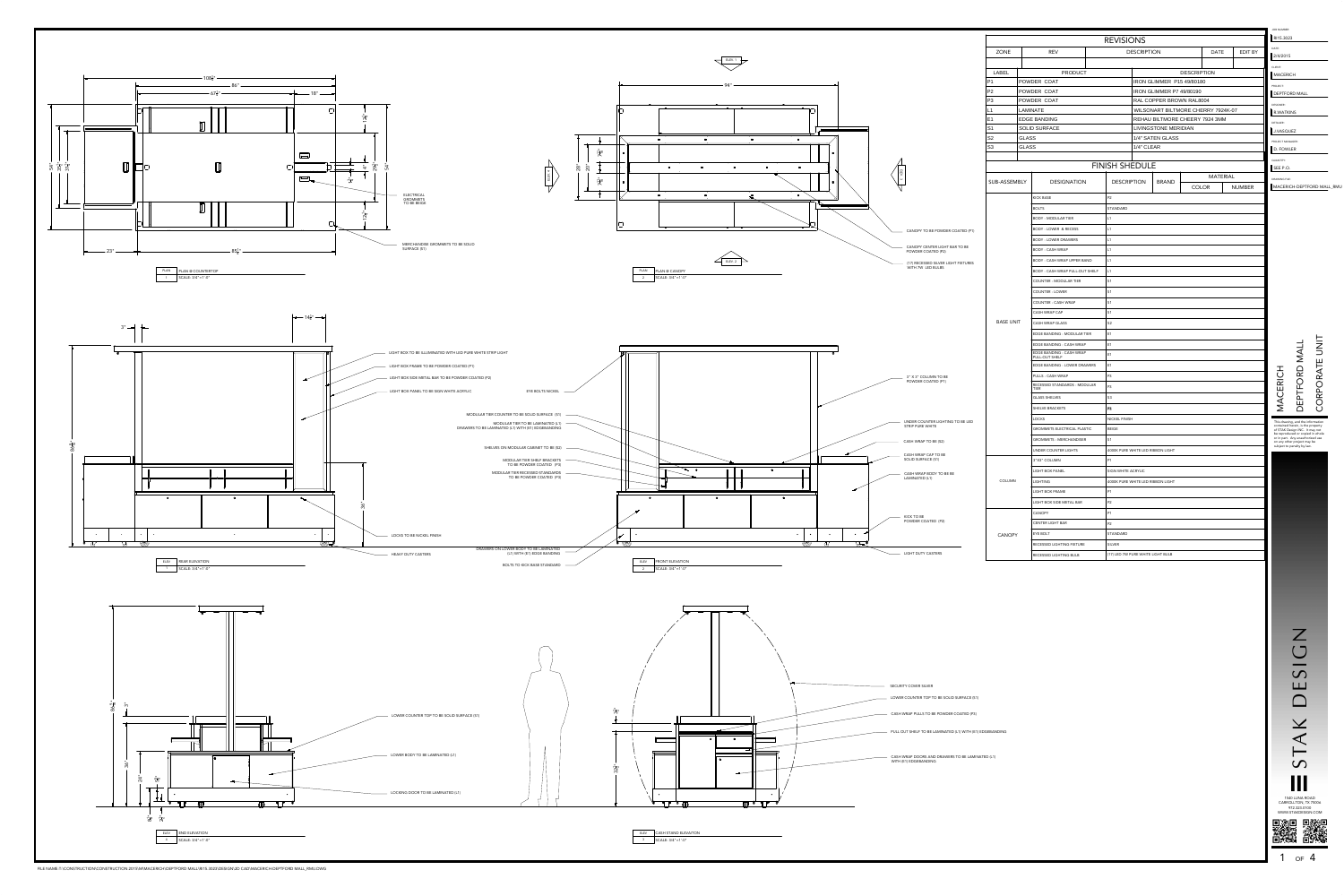ELEV. 3





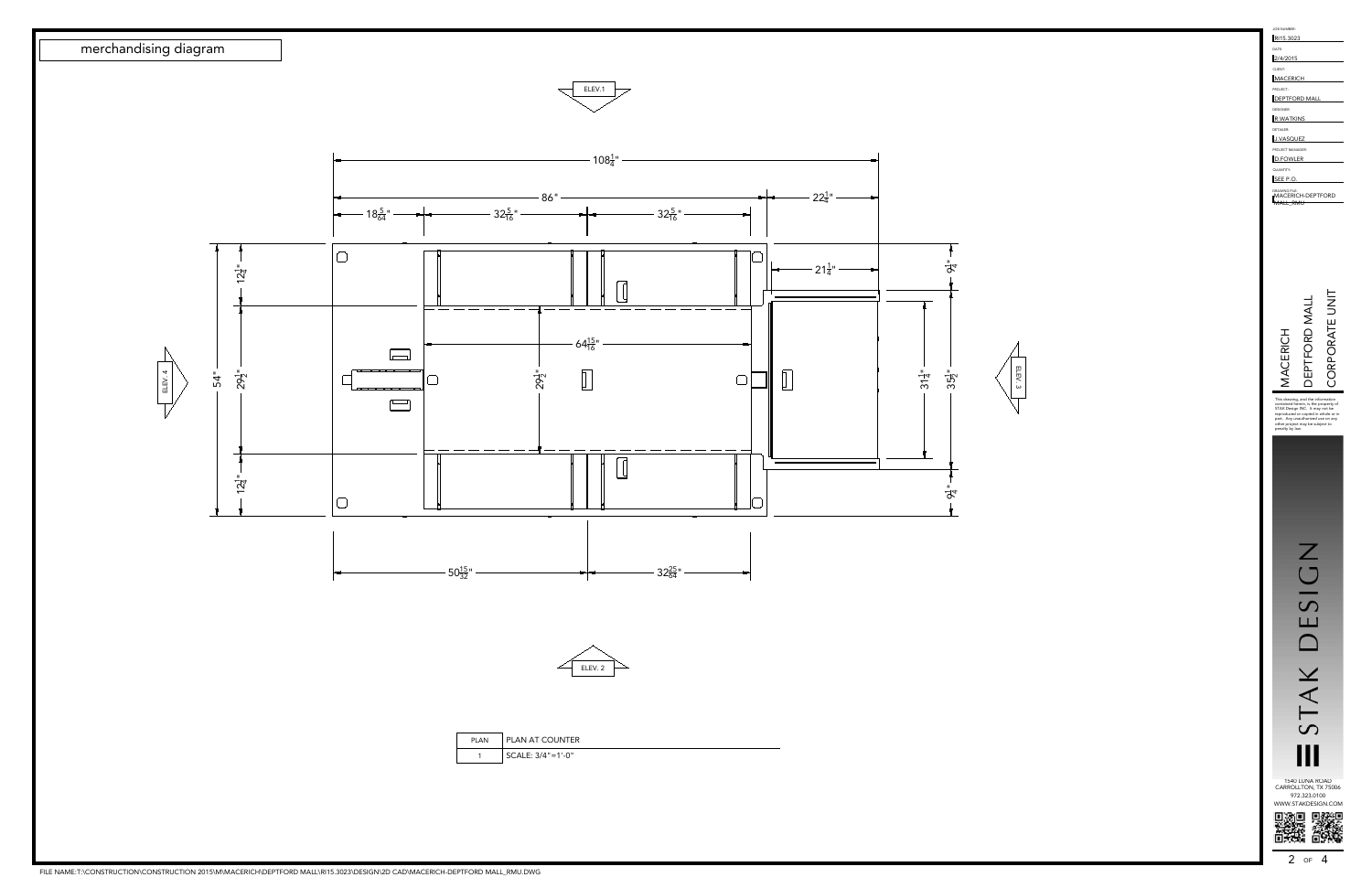